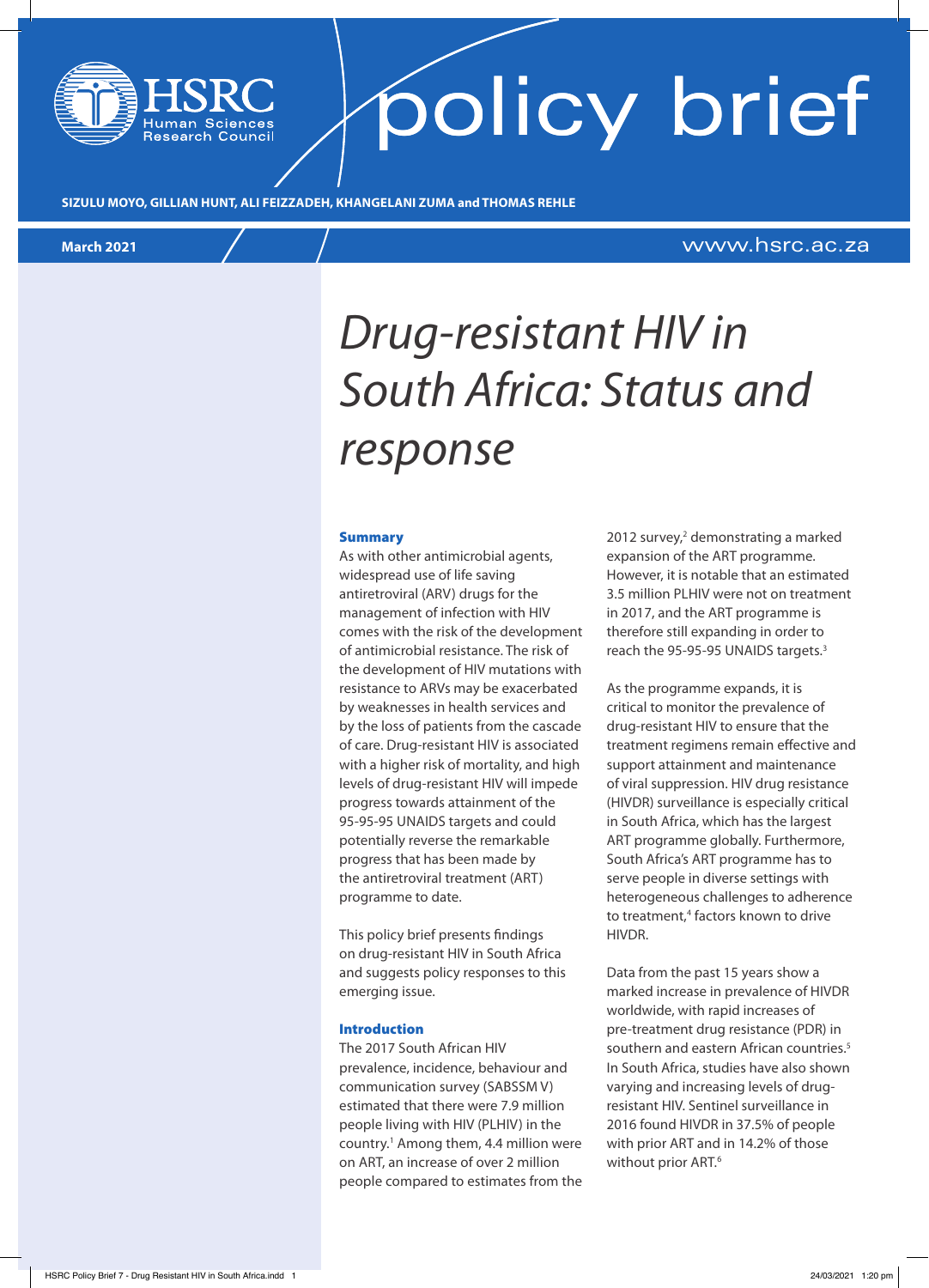## policy brief www.hsrc.ac.za

#### The 5th South African HIV prevalence, incidence, behaviour and communication survey: What does this survey add to estimates of HIV drug resistance in South Africa?

The 2017 HIV survey included testing for drug-resistant HIV in participants with unsuppressed viral load (viral load ≥1 000 copies/ml), providing a unique opportunity to investigate national level HIVDR in PLHIV.<sup>1</sup> This household-based survey included all sectors of PLHIV, including those who had not yet started treatment, those who had disengaged from care, and those who may have been seeking care in the private sector. These are PLHIV who are very likely to be excluded from HIVDR surveillance methodologies that enrol PLHIV attending public health facilities.

In this survey, more than a quarter (27.4%) of virally unsuppressed respondents had drug-resistant HIV1 (Figure 1). Resistance was mainly to the non-nucleoside reverse transcriptase inhibitor (NNRTI) drug class used in firstline therapy at the time and was found in 18.9% of the survey participants. One in twelve PLHIV were infected with HIV with dual resistance to both NNRTI and nucleoside reverse transcriptase inhibitor (NRTI) drugs. Fortunately, the prevalence of having resistance to a combination of NNRTI, NRTI and protease inhibitor (PI) drugs was very low (<1.0%). Protease inhibitors are generally used in second-line therapy.

Drug-resistant HIV was more common in males, 29.4% (95% CI 22.5–37.4) compared to females, 25.8% (95% CI 19.8–32.8) for any type of resistance and by drug class (Figure 2).

Drug-resistant HIV was more frequently detected in children, with more than a third of children younger than 14 years old having HIVDR (Figure 3). It was also more frequent in the youth aged 15–24 years than in adults 25 years and older.



#### **Figure 1**: HIV drug resistance

(Source: South African national HIV prevalence, incidence, behaviour and communication survey, 2017)

DRM – drug-resistant mutation; NNRTI – non-nucleoside reverse transcriptase inhibitors; NRTI – nucleoside reverse transcriptase inhibitors; PI – protease inhibitors





(Source: South African national HIV prevalence, incidence, behaviour and communication survey, 2017)

DRM – drug-resistant mutation; NNRTI – non-nucleoside reverse transcriptase inhibitors; NRTI – nucleoside reverse transcriptase inhibitors



#### **Figure 3: HIV drug resistance by age group**

(Source: South African national HIV prevalence, incidence, behaviour and communication survey, 2017)

DRM – drug-resistant mutation; NNRTI – non-nucleoside reverse transcriptase inhibitors; NRTI – nucleoside reverse transcriptase inhibitors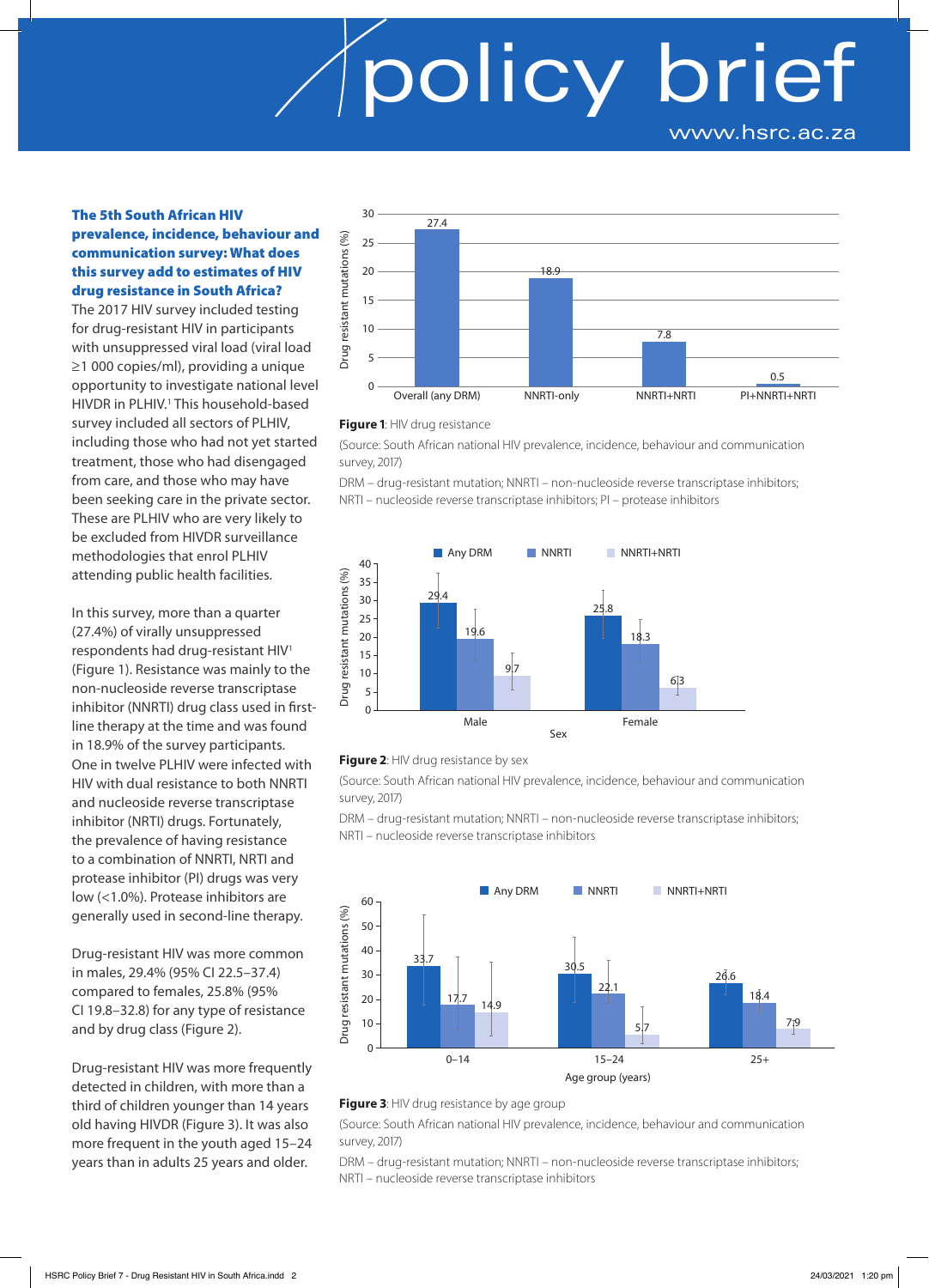### policy brief www.hsrc.ac.za



#### **Figure 4**: HIV drug resistance by locality type

(Source: South African national HIV prevalence, incidence, behaviour and communication survey, 2017)

DRM – drug-resistant mutation; NNRTI – non-nucleoside reverse transcriptase inhibitors; NRTI – nucleoside reverse transcriptase inhibitors

#### **Table 1**: HIV drug resistance by ARV status

(Source: Moyo et al., 2020<sup>8</sup>)

| <b>ARV status</b>                                                                                   | Any DRM %<br>(95% CI) | <b>NNRTI-only</b><br>resistance % (95% CI) | <b>Dual NNRTI &amp; NRTI</b><br>Resistance % (95% CI) |
|-----------------------------------------------------------------------------------------------------|-----------------------|--------------------------------------------|-------------------------------------------------------|
| <b>ARV +ve (ARVs</b><br>detected in blood<br>sample)                                                | 55.7 (42.6–67.9)      | $14.3(7.5-25.6)$                           | $14.3(7.5-25.6)$                                      |
| <b>ARV-ve (ARVs not</b><br>detected in blood<br>sample)                                             | 22.8 (17.7-28.7)      | 20.0 (15.4 - 25.7)                         | $2.1(0.6-6.8)$                                        |
| <b>ARV defaulters</b><br><b>(Reported taking ARVs)</b><br>but ARVs not detected<br>in blood sample) | 75.9 (59.2-87.3)      | 56.4 (34.4–76.2)                           | $14.3(2.5-52.1)$                                      |

ARV – antiretroviral; +ve – positive; -ve – negative; DRM – drug-resistant mutation; NNRTI: non-nucleoside reverse transcriptase inhibitors; NRTI: nucleoside reverse transcriptase inhibitors

More than 20% of young people 15–24 years old had resistance to an NNRTI.

Levels of drug-resistant HIV were higher in people who lived on farms (30.8%) than in those in urban areas, and were lowest at 20.9% among those who lived in rural tribal areas (Figure 4).

More than half of participants on ART but with viraemia had drug resistant HIV, a proportion which is lower than anticipated, as clinic-based surveillance of HIVDR in patients failing ART indicate

HIVDR prevalence rates of >80%.<sup>7</sup> Not surprisingly, the rates of HIVDR were higher in participants categorised as ART defaulters (75.9%). Of significant concern, HIVDR was reported in 22.8% of persons not receiving ART.

#### Programmatic implications

These findings indicate concerning levels of HIVDR in the country and are consistent with increasing levels of drug-resistant HIV reported from other countries in the region. There are high levels of HIVDR across all age groups,

but more so in children, in those living in farming areas where health services may be limited, and particularly in those who have stopped taking treatment. The findings further emphasise the support for high quality ART services with programmatic actions that respond, prevent, and monitor HIVDR, as recommended in the WHO Global Action plan on HIVDR.<sup>9</sup>

#### Recommendations: Responding to and preventing HIVDR *1. Support, strengthen and accelerate the roll-out of DTG*

South Africa has responded to the increasing levels of HIVDR by recommending alternative treatment regimens and updating the ART guidelines in line with internationally recommended triple drug regimens. First-line ART therapy now includes dolutegravir as the backbone, which is available in a fixed dose combination (FDC) of Tenofovir (TDF) 300 mg + Lamivudine (3TC) 300 mg + Dolutegravir (DTG) 50 mg (TLD) for all eligible adults, adolescents and children over the age of 10 years and weighing 35 kg or more, to replace the efavirenz-based regimen.10 These regimens are recommended in certain populations by the WHO for countries where NNRTI resistance exceeds 10%.<sup>11</sup> The TLD regimen has been shown to be more advanced because it: i) suppresses VL more rapidly, ii) has a higher drug resistance barrier and is thus more durable, iii) is user friendly with fewer side effects and being a smaller tablet in size, and iv) has fewer drug interactions (in women and girls of childbearing potential the TLD regimen is through informed choice, with the TEE available as an alternative).

#### *2. Support and strengthen entry into treatment and retention in care*

While the TLD regimen is more durable, its efficacy should be preserved by coupling with stronger treatment adherence support measures and uninterrupted access to treatment to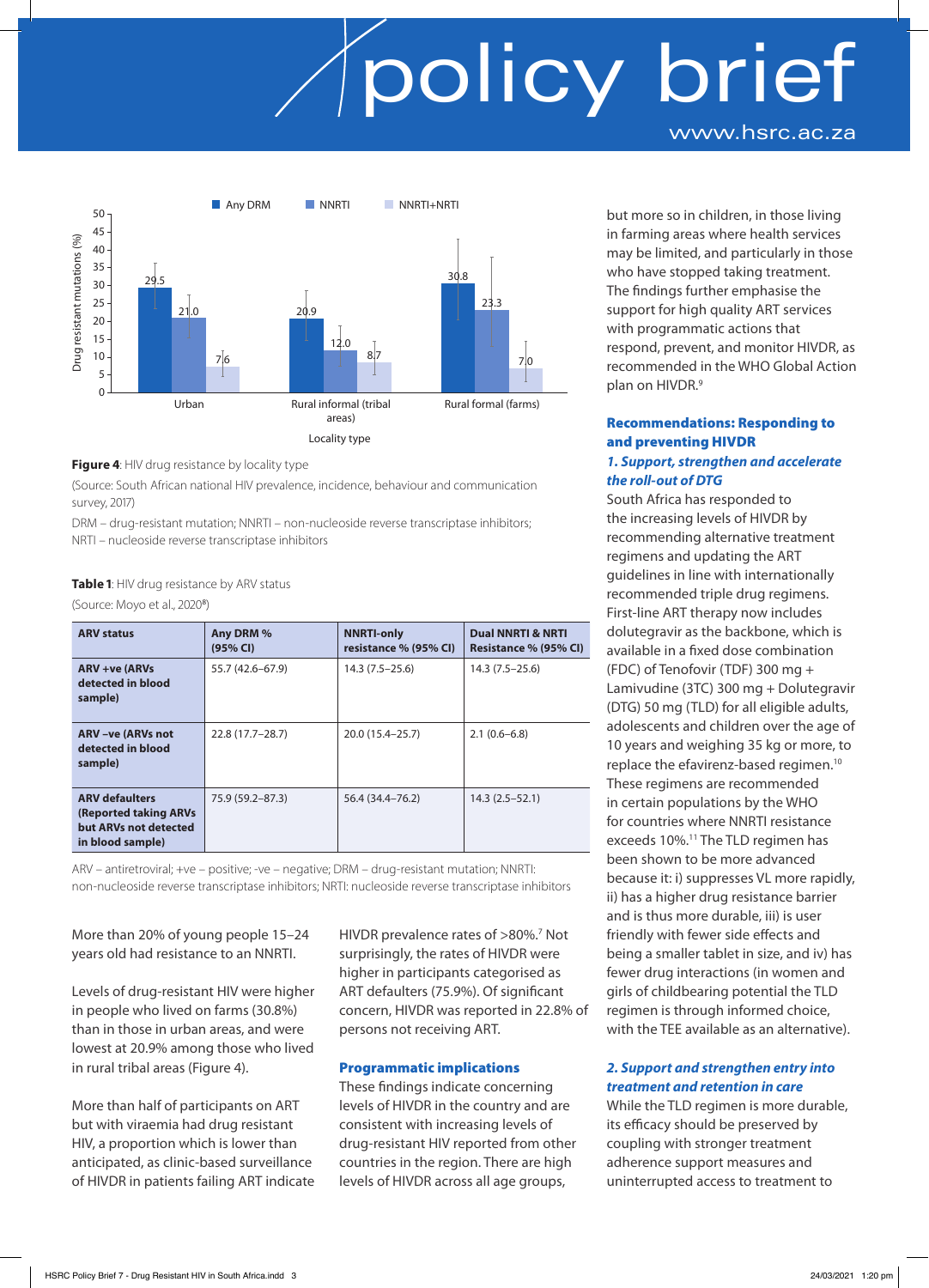### policy brief www.hsrc.ac.za

reduce defaulting from ARVs and loss from care. Data on the quality of care indicators associated with emergence of HIVDR showed unsatisfactory performance of retention in ART in the 12 months after initiating treatment in South Africa.<sup>7</sup> Therefore, both patient and health system level factors that affect patient retention in care and adherence to treatment must be addressed, including implementation of context specific ART delivery models.

#### *3. Ensure consistent supply of ARVs to all facilities*

ARV stockouts result in treatment disruption where people are sent home without treatment or with suboptimal regimens. ARV stock-outs have previously been reported in South Africa.12 In the 2017 Stop Stockouts survey, 16% of participating facilities reported an ARV or TB medicine stockout in the preceding three months. Paediatric ARVs were also frequently out of stock. South Africa is also among the countries that have reported ARV disruption due to COVID-19,13 although there has been a swift response to address the COVID-related disruptions. The proactive response in the context of COVID-19 should also be applied to address the gaps that were present even before COVID-19, including the application of the UNAIDS recommendations<sup>14</sup> to ensure supply and quality of ARVs.

#### *4. Address treatment access disparities in different localities*

The 5th South African HIV prevalence, incidence, behaviour and communication survey found higher levels of drug-resistant HIV in farming areas where access to health services may be limited. Efforts to prevent drug-resistant HIV should also focus on disparities in access to ARV services between rural and urban areas. The 2015 Rural health fact sheet reported persisting inequities between urban

and rural health care.<sup>4</sup> Special attention should be directed to services in these areas including strengthening partnerships with developmental partners with capacity to reach these areas.

#### *5. Focus on children*

While SA has long prioritised prevention of mother to child transmission (PMTCT) and ART for children, there is still need for close monitoring of ART in children to ensure adequate dosing, adherence to treatment, sustained paediatric drug supply, and early reaction to failing regimens as part of addressing HIVDR in children.<sup>15</sup> Although there has been improvement in the availability of paediatric-friendly formulations, several drugs remain difficult for children to take due to unpalatability, side effects and drug-to-drug interactions. Research and innovation are needed in this area.

### *6. The COVID-19 pandemic*

A key factor in 2020, 2021 and the foreseeable future is the COVID-19 pandemic, which has affected access and dispensing of chronic medications including ARVs. The lockdown resulted in some people not accessing their treatment.16 The government's recovery plan should be ramped up and closely monitored, and the use of the Central Chronic Medicine Dispensing and Distribution (CCMDD) and Pick-Up Points (PuPs) system expanded across all areas of the country.

### *7. Ongoing monitoring and surveillance*

Monitoring of the HIVDR should continue as part of the broader antimicrobial resistance (AMR) monitoring. This is even more critical as ART expands to reach those not yet on treatment. While routine VL measurement is now undertaken,<sup>10</sup> efforts to increase access to routine HIVDR testing should also be increased. This will enable a more rapid response to emerging resistance patterns.

#### **References**

- 1. Simbayi LC, Zuma K, Zungu N, Moyo S, Marinda E, et al. (2018) *South African national HIV prevalence, incidence, behaviour and communication survey, 2017*. Cape Town: HSRC Press
- 2. Shisana O, Rehle T, Simbayi LC, Zuma K, Jooste S, et al. (2014) *South African national HIV prevalence, incidence and behaviour survey, 2012*. Cape Town, HSRC Press
- 3. UNAIDS (2014) *Fast-track: Ending the epidemic by 2030*. Accessed 21 February 2021, https:// www.unaids.org/sites/default/ files/media\_asset/JC2686\_ WAD2014report\_en.pdf
- 4. Rural Health Advocacy Project (n.d.) *Rural health fact sheet 2015*. Accessed 16 February 2021, http://rhap.org. za/wp-content/uploads/2015/09/ RHAP-Rural-Health-Fact-Sheet-2015 web.pdf
- 5. World Health Organization (2017) *HIV drug resistance report 2017*. Licence: CC BY-NC-SA 3.0 IGO
- 6. Puren A (2016) Prospective sentinel surveillance of human immunodeficiency virus related drug resistance. *NICD Communicable Diseases Communiqué* 15(3) 10–11
- 7. World Health Organization (2019) *HIV Drug Resistance Report 2019* (WHO/CDS/HIV/19.21). Licence: CC BY-NC-SA 3.0 IGO
- 8. Moyo S, Hunt G, Zuma K, Zungu M, Marinda E, et al. (2020) *HIV drug resistance profile in South Africa: Findings and implications from the 2017 national HIV household survey*. PLoS ONE 15(11): e0241071. https://doi. org/10.1371/journal. pone.0241071
- 9. World Health Organization (2017) *Global action plan on HIV drug resistance 2017–2021*. Licence: CC BY-NC-SA 3.0 IGO